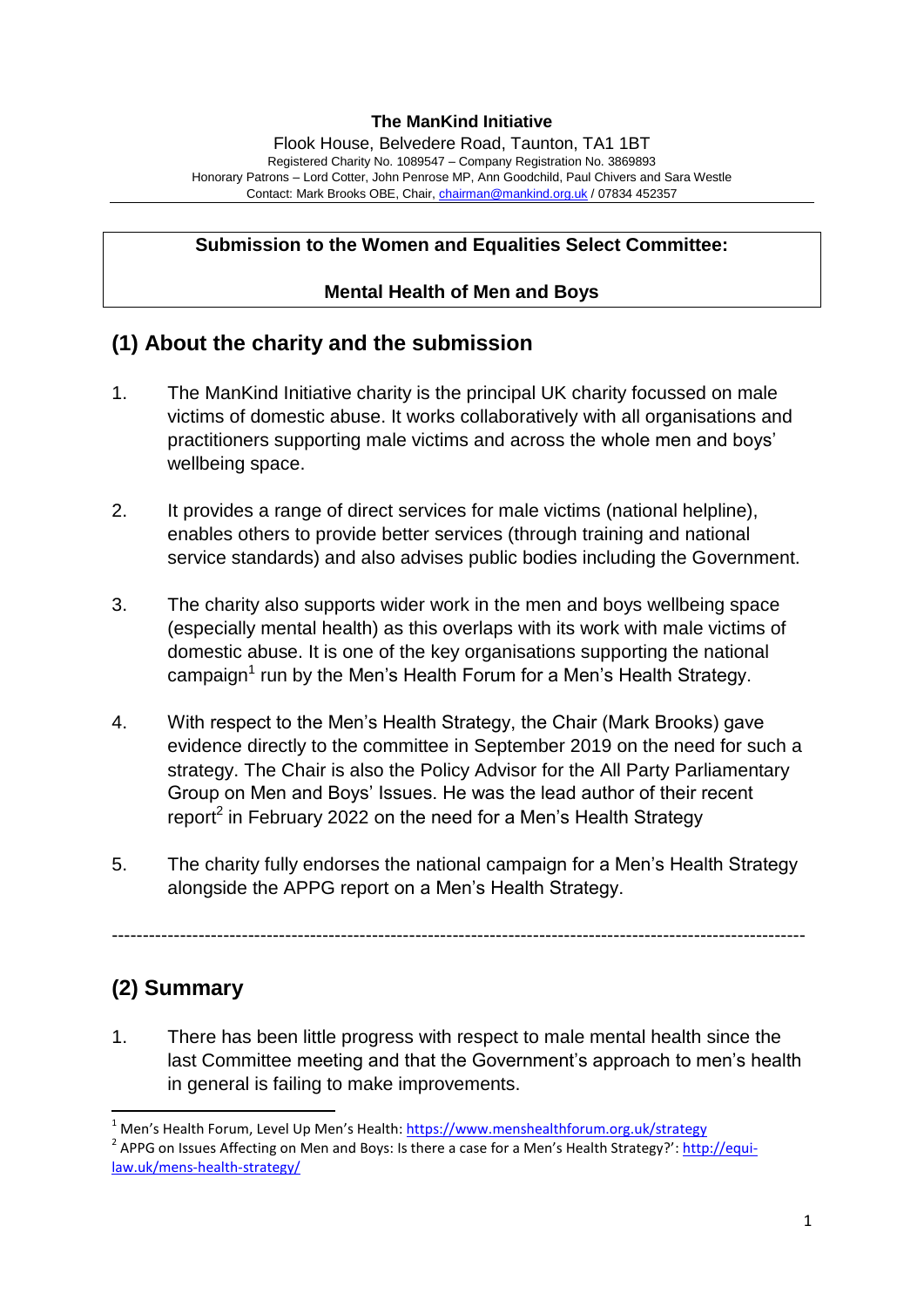- 2. The Government has produced a women's health strategy (soon to be published) which will rightly take an overarching approach, however, the government's approach to men's health (including mental health) is to take an individual disease/condition based approach. This approach has not improved men's health, in fact, it has got worse (see statistics below).
- 3. Despite this, it has steadfastly refused (including in a Westminster Hall Debate $3$  on 22 March 2022) to agree to a men's health strategy without **evidence** on:
	- Why its current disease/condition based is better than a strategic approach?
	- Why it has a women's health strategy but that it cannot have a men's health strategy?
	- How it is compliant with the Equality Act 2010 (Public Sector Equality Duty) with respect to ensuring there is due regard to "advancing equality of opportunity between people who share a protected characteristic and those who do not." with respect to a women's health strategy yet refusing a men's health strategy?.
- 4. We would strongly urge the Committee to ask Minsters:
	- Why they have this different approach to men and women's health and what evidence has it that underpins this decision?
	- What evidence has it that its current approach on men's health is working and is better without a strategic approach?
	- Is it aware that it risks breaching the Equality Act 2010 by refusing a parallel strategy?

## **(3) Statistics**

- 1. There is a wide range of statistics on men's health including mental health from the APPG report. The charity has also listed a range of statistics from its domestic abuse work.
- 2. Even if the statistics are not directly "mental" health, the physical health problems that men face will affect their mental health and those who are close to them (family, friends, work colleagues).

## **General**

**<sup>.</sup>** <sup>3</sup> Westminster Hall Debate (Men's Health Strategy), 22 March 2022:<https://bit.ly/37c41hG>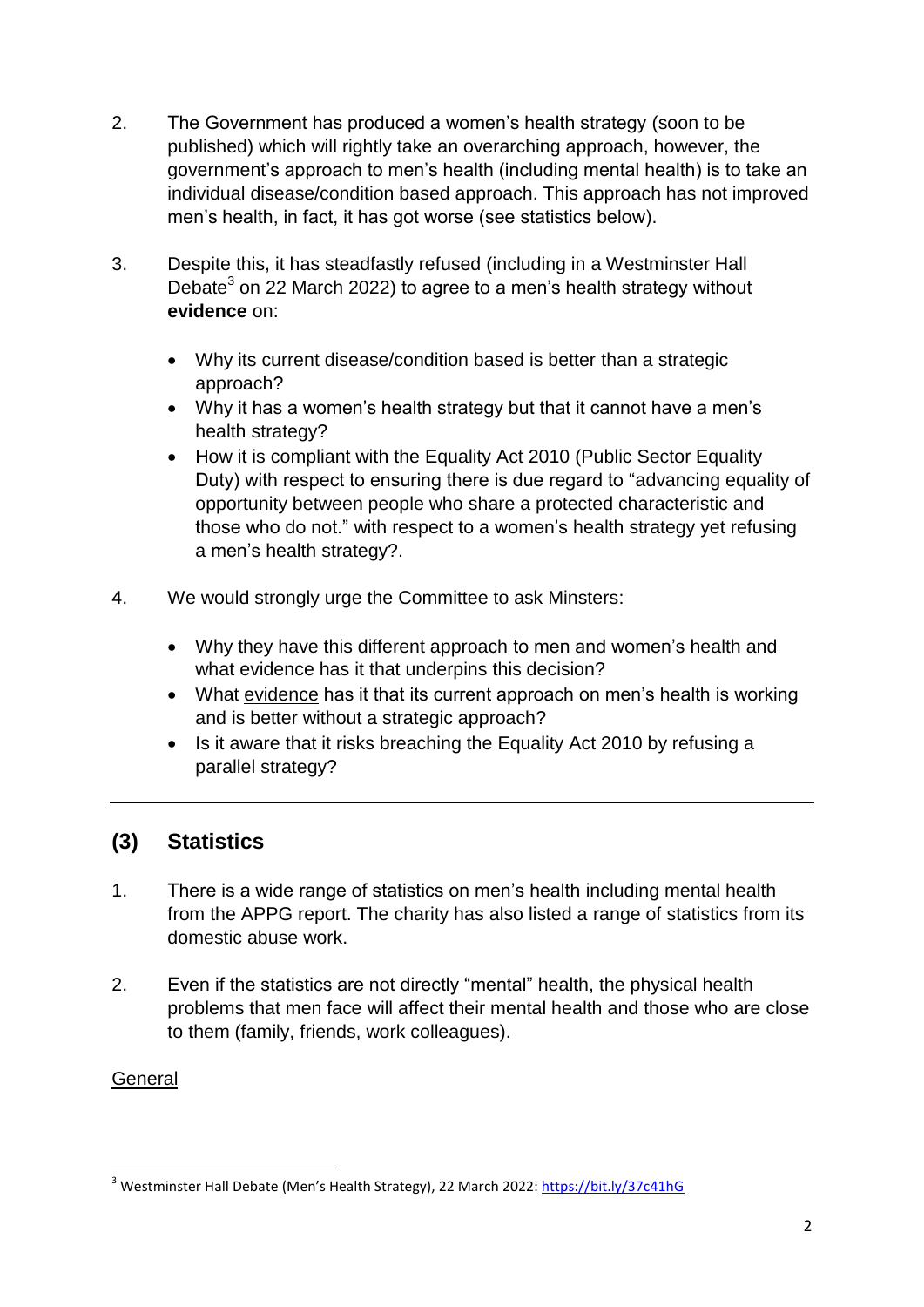1) In 2020, 4,500 men in England, Wales<sup>4</sup> and Scotland<sup>5</sup> took their own lives. With 2019 figures from Northern Ireland  $(157)^6$ , this is the equivalent of 13 per day. Men make up 75% of all death by suicide and it is the biggest cause of male death under 50;

There are also a range of intersectional issues with regard to suicide for example:

- In England and Wales, men make up 75% of all death by suicide and it is the biggest cause of male death under 50. Whilst female suicide has halved since 1981, male suicide rates have only reduced by 20%. However, these figures are based on suicide rates rather than volumes. 3,562 men in the UK died by suicide in 1981, whilst 2020 the figure was 3,925. The peak was 4,303 in 2019. The difference in rates and volumes is due to population growth in the past 30 years.
- For England and Wales, males aged 45 to 49 years had the highest agespecific suicide rate at 24.1 per 100,000 male deaths (457 registered deaths) – 7.1 women (138).
- 124 male full time students died by suicide in 2019 (England and Wales) as did 58 women<sup>7</sup>. In terms of rates between 2012-2017, the rates were 5% and 2.1% respectively. [The Guardian](https://www.topuniversities.com/student-info/health-support/one-uk-student-dies-suicide-every-four-days-majority-are-male-why) reported that in the past ten years there had been 1,330 deaths, there was a significant gender disparity - 878 (66 percent) were men, and 452 (34 percent) were women.
- $\bullet$  Men in the building trades<sup>8</sup> are three times more likely to take their own lives than the average UK man, with almost nine tragedies a week.
- Rates of suicide for men in prison are three times higher than men not in prison<sup>9</sup>.
- The Ministry of Defence's latest suicide figures<sup>10</sup> with respect to veterans showed that between 2001 and 2020, there were 284 suicides, of which 267 were male.
- 2) In 2019, 32,304 men in England die prematurely from heart disease (18,837 women $)$ : $^{11}$
- 3) In 2018, 88,959 men in the UK died of cancer (77,778 women) and their survival rates are lower than women: $12$

 $\overline{\phantom{a}}$ <sup>4</sup> Office for National Statistics, 'Suicides in England and Wales', September 2021: <https://bit.ly/3f35Xcm>

<sup>&</sup>lt;sup>5</sup> Public Health Scotland, 'Suicide statistics for Scotland', August 2021: <https://bit.ly/3q4qiEy>

<sup>&</sup>lt;sup>6</sup> Northern Ireland Statistics and Research Agency, 'Suicide Statistics 2019', April 2021: <https://bit.ly/3eY8R1Z>

 $^7$  Office for National Statistics, Suicides in full-time students aged 18 years and above, by sex, registered in England and Wales between 2010 and 2019:<https://bit.ly/3KHHEz2>

<sup>&</sup>lt;sup>8</sup> HR News: 454 hard hats represent the number of UK construction suicides each year[: https://bit.ly/3OdowLh](https://bit.ly/3OdowLh) <sup>9</sup> Office for National Statistics, Drug-related deaths and suicide in prison custody in England and Wales: 2008 to 2016:<https://bit.ly/3JE8iYf>

<sup>&</sup>lt;sup>10</sup> Ministry of Defence: UK armed forces suicides – 2020,<https://bit.ly/3Ec1NL8>

 $11$  Office for National Statistics, 'Ischaemic heart diseases deaths including comorbidities, England and Wales', May 2021[: https://bit.ly/34vLZ8g](https://bit.ly/34vLZ8g)

<sup>&</sup>lt;sup>12</sup> Cancer Research UK. 'Cancer mortality for all cancers combined', visited 7/1/22: <https://bit.ly/3t6InUf>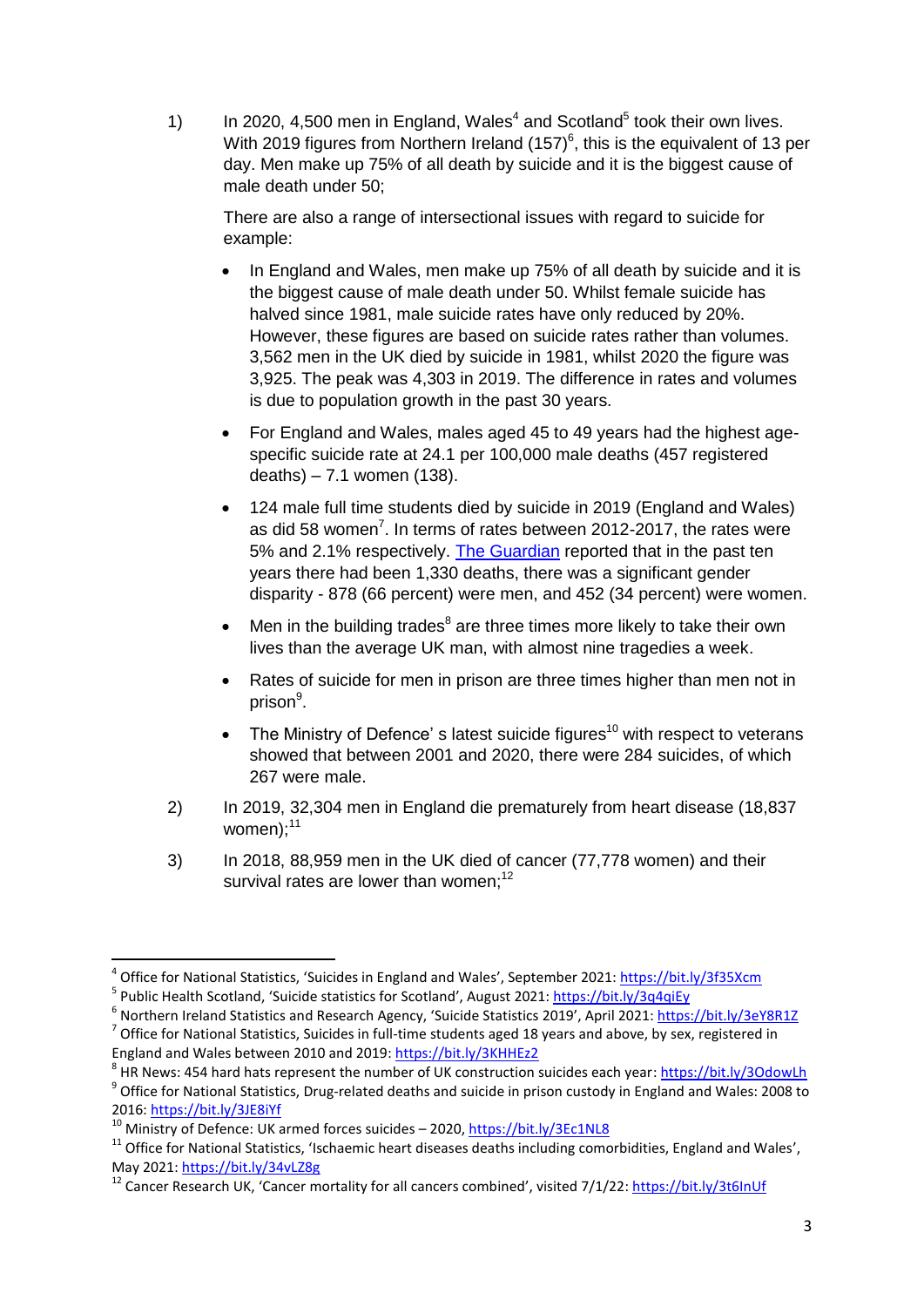- 4) Between March 2020 and November 2021, 93,665 men died due to Covid-19  $(77,990$  women)<sup>13</sup>. Men made up a higher portion of Covid mortality rates. For working age men there were 31 deaths per 100,000 compared with equivalent female death rates of 17 per 100,000, respectively;
- 5) On average, around 11,900 men die from prostate cancer every year (2016- 2018 average, the most recent figures available)<sup>14</sup>. This is 32 per day, one every 45 minutes – up from 11,307 in 2014;
- 6) 9.6% of men have Type 1 or Type 2 diabetes  $(7.6\%$  of women).<sup>15</sup>
- 7) The male rate of major amputations is 10.5/10,000 and has been rising  $(4.9/100,000$  for women);<sup>16</sup>
- 8) 5,957 men suffered alcohol-related deaths in 2020 across the UK (3,017 women) and the rates are increasing (19 per 100,000 men and 9.2 per 100,000 women); $17$  Alcohol is often used as a form of self-medication with respect to mental health problems.
- 9) 676,000 years of life lost every year in the working age male population in England and Wales (16-64), mostly through avoidable premature mortality and 19% of UK male deaths – around one in five – were before the age of  $65:^{18}$
- 10) Men in the London Borough of Kensington and Chelsea now live 27 years longer than those in Blackpool: a seven-year increase on the life expectancy age gap calculated two years earlier;<sup>19</sup>
- 11) In September 2021, the ONS reported the first decline in male life expectancy since the 1980s:<sup>20</sup>
- 12) By 2048 the number of men over the age of 75 years will have doubled to over 4.6m from 2.3m in 2018. With nearly 29% of the male population over the age of 60 years, only 54.6% of men will be aged 15-59 years – placing a heavy burden on the working age population if premature deaths and high rates of chronic ill-health continue:<sup>21</sup>

<sup>1</sup>  $^{13}$  Office for National Statistics, 'Deaths involving COVID-19 by month of registration', December 2021: <https://bit.ly/3zCG5gR>

 $\frac{14}{14}$  Cancer Research UK, 'Prostate cancer statistics', visited 7/1/22<https://bit.ly/3rfoKXV>

<sup>&</sup>lt;sup>15</sup> Peter Baker, 'One In Ten: The Male Diabetes Crisis,' 21 November 2017:<https://bit.ly/3n7MU59>

 $16$  Department of Health and Social Care, 'Preventing amputations major concern as diabetes numbers rise', April 2019[: https://bit.ly/3JRyno4](https://bit.ly/3JRyno4)

<sup>17</sup> Office for National Statistics, 'Causes of death - Alcohol-specific deaths in the UK', December 2021: <https://bit.ly/3f0kHZD>

 $18$  Office for National Statistics, 'Deaths registered in England and Wales,' September 2021: <https://bit.ly/3HAeBeO> and also see Men's Health Forum, 'Levelling Up Men's Health', November 2021: <https://bit.ly/3t6pvVJ>

 $\frac{19}{19}$  Imperial College London, 'Life expectancy declining in many English communities even before pandemic', October 2021[: https://bit.ly/3ufY4Jo](https://bit.ly/3ufY4Jo)

 $^{20}$  Office for National Statistics, 'National life tables – life expectancy in the UK: 2018 to 2020', September 2021:<https://bit.ly/3t7JmUm>

<sup>21</sup> ONS (2019), '2018-based National Population Projections': <https://bit.ly/3ujVxxT>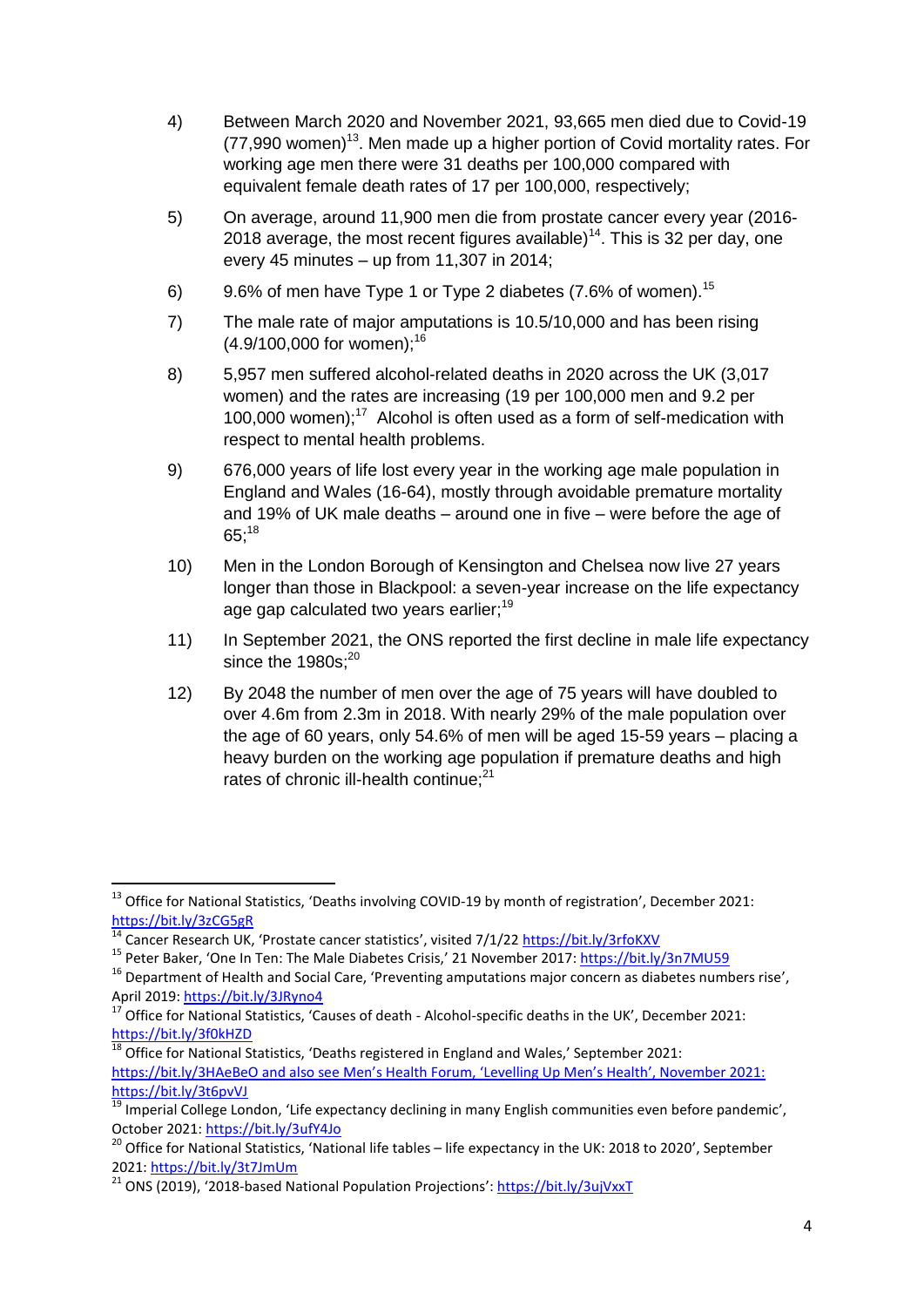- 13) Among adults 16 and over, 68% of men and 60% of women were overweight or obese, with only 34% of men aged 25-34 years normal weight, compared to  $44\%$  of females.<sup>22</sup>
- 14) Men are 32% less likely than women to visit the doctor particularly during working age<sup>23</sup> - and recent research<sup>24</sup> published in April 2022 has shown that many men find GP practices unwelcoming and difficult to access according to a recently published review of studies in the *[Journal of Advanced Nursing](https://doi.org/10.1111/jan.15240)*.;
- 15) Despite making up 75% of suicides, men make up 34% of those referred to NHS psychological therapy services  $(IAPT)^{25}$

### Domestic Abuse

16) According to the charity's helpline (during the Covid period) and as reported by the Office for National Statistics, in 2021, these are types of abuse male victims face. All with have an impact on the mental health of the victim with coercive control especially being predicated on the overarching impact of fear, threat and isolation whilst psychological control being predicated on the behaviours of direct humiliation for instance<sup>26</sup>.

|                                                                  | <b>Number</b><br>Apr 2020 to Mar | Percentage<br>Apr 2020 to Mar |
|------------------------------------------------------------------|----------------------------------|-------------------------------|
| Type of abuse [note 19]                                          | 2021                             | 2021                          |
| Psychological                                                    | 811                              | 51.3                          |
| Physical                                                         | 1,125                            | 71.1                          |
| Coercive control                                                 | 998                              | 63.1                          |
| Financial                                                        | 523                              | 33.1                          |
| Sexual                                                           | 21                               | 1.3                           |
| <b>Total number of victim callers</b><br>who answered the survey |                                  |                               |
| question                                                         | 1,582                            | 100.0                         |

<https://bit.ly/3jAqMOI>

<sup>1</sup> <sup>22</sup> House of Commons, 'Obesity Briefing', January 2021: <https://bit.ly/3qZrwQC>

<sup>&</sup>lt;sup>23</sup> Y. Wang, K. Hunt, I. Nazareth, N. Freemantle and I. Petersen, "Do men consult less than women? An analysis of routinely collected UK general practice data," BMJ Open, 2013

<sup>&</sup>lt;sup>24</sup> Ruth Mursa et all, Men's help-seeking and engagement with general practice: An integrative review (2022): <https://onlinelibrary.wiley.com/doi/10.1111/jan.15240>

<sup>&</sup>lt;sup>25</sup> "Improving Access to Psychological Therapies (IAPT) Dataset," NHS Digital, [Online]. Available: <https://digital.nhs.uk/data-and-information/publications/statistical/psychological-therapies-annual-reports>

on-the-use-of-iapt-services/annual-report-2019-20. [Accessed 3 November 2021]. <sup>26</sup> Office for national Statistics, Domestic abuse victim services, England and Wales: November 2021: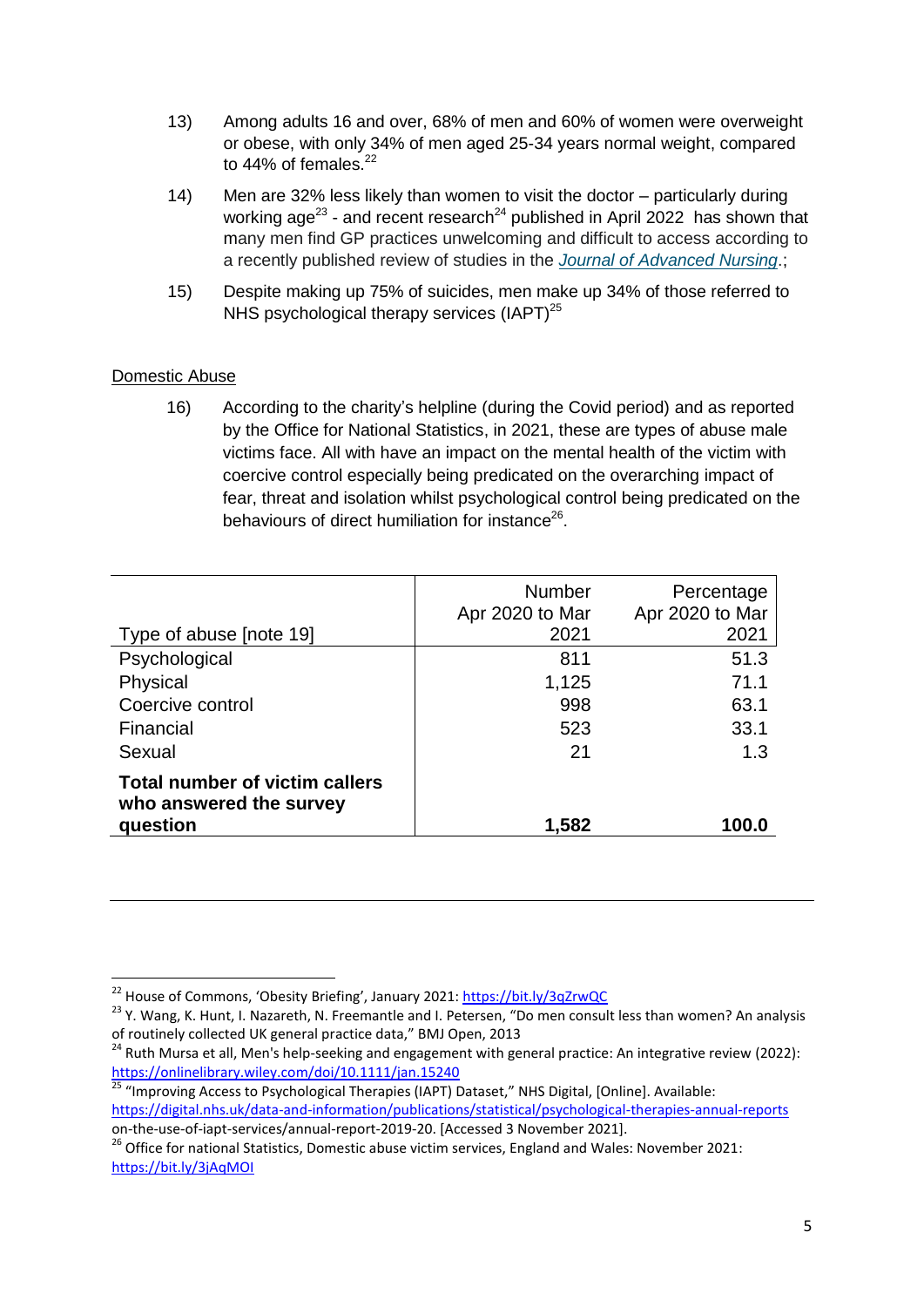# **(4) Specific Questions**

- 1) Research and data to aid understanding of men and boys' mental health issues, including among groups e.g. racial and ethnic minorities and GBT boys and men;
- 1. In addition to the statistics above, there is additional research which includes these two areas:
	- **a) Suicide by middle-aged men:<sup>27</sup> research by the University of Manchester.** It stated that:
		- We should avoid attributing these suicide deaths to single causes, as this will make prevention less effective;
		- Rates of contact with services among middle-aged men were higher than expected; almost all had been in contact with a front-line service or agency at some time. It is therefore too simplistic to say that men do not seek help;
		- There is a vital role in prevention particularly for primary care, A&E, the justice system, and mental health services. We should focus on how these services can improve the recognition of risk and respond to men's needs, and how services might work better together;
		- We have confirmed that economic adversity, alcohol and drug misuse, and relationship stresses are common antecedents of suicide in men in mid-life. Prevention requires a range of public health, clinical and socioeconomic interventions

### **b) Suicide Ideation and Psychological damage: Male Victims of Domestic Abuse including Covid**

- Given the charity's expertise, a key figure produced by the Office for National Statistics showed that in 2017/18, 11% of male victims of partner abuse (7.2% women) had tried to take their own lives<sup>28</sup>.
- The charity's helpline has certainly seen an increase in men reporting suicide ideation and more significant psychological damage due to the pandemic. This is because they are with their perpetrator for longer

**.** 

<sup>&</sup>lt;sup>27</sup> University of Manchester[: https://bit.ly/3M0bEGD](https://bit.ly/3M0bEGD)

<sup>&</sup>lt;sup>28</sup> ONS domestic abuse: findings from the Crime Survey for England and Wales: year ending March 2018 [:https://bit.ly/2FY8UYc](https://bit.ly/2FY8UYc) - Table 14-15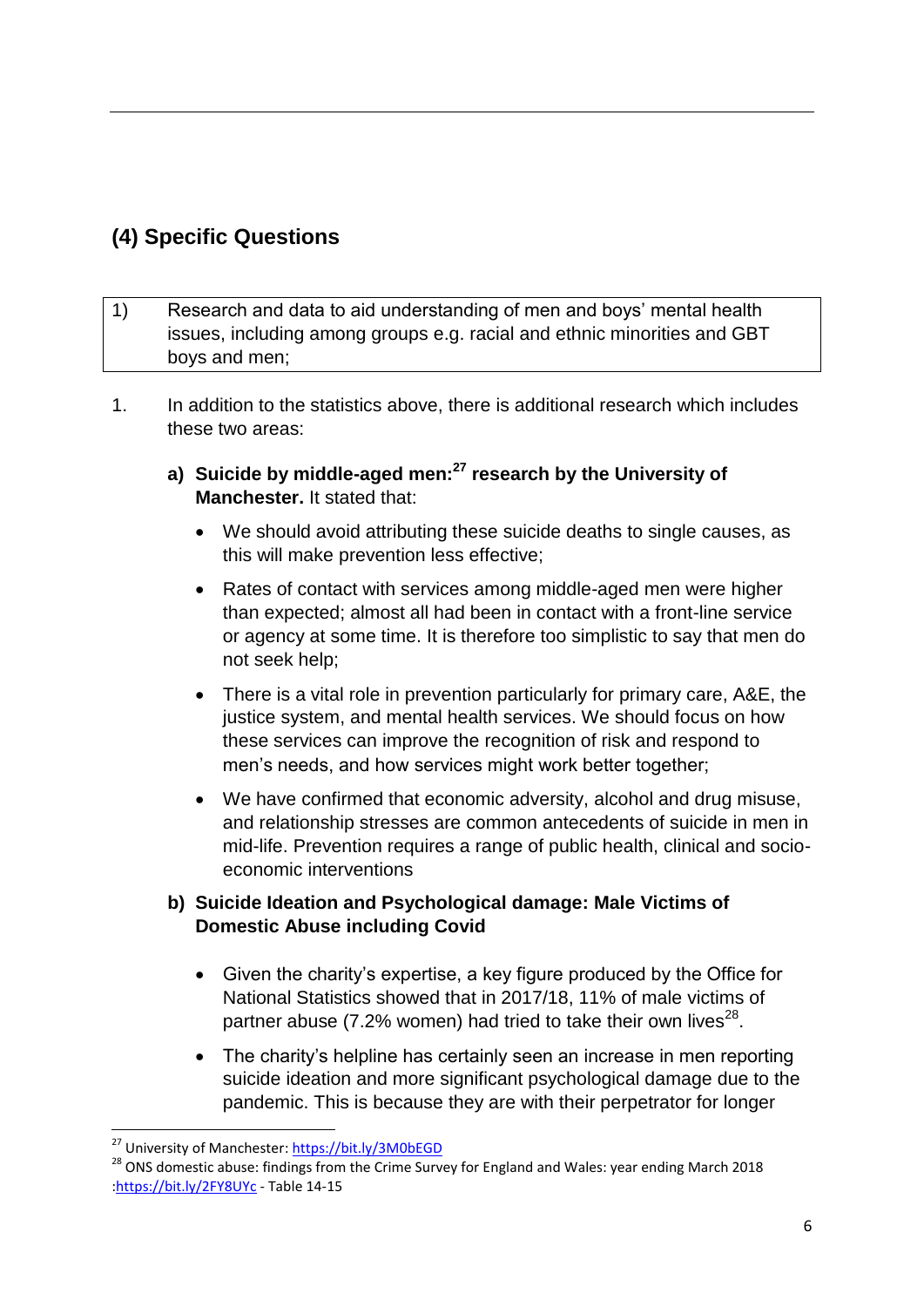periods and therefore the abuse intensified. In addition, they had fewer options for escaping and the use of child contact (especially in breaching child arrangement orders) was a particular problem that the charity saw.

- New research from Dads Unlimited who run the Save Dave domestic abuse service in Kent have said that "suicide prevention has become a key feature of Dads Unlimited work, with around 40% of clients having faced suicidal ideation, rising to 55% of clients if they have been a victim of domestic abuse."<sup>29</sup>
- 2. The key issue is that there are a range of external factors that cause male suicide from relationship breakdown, bereavement, the stress of new surroundings/isolation (students), financial issues, unemployment and uncertain incomes.
- 3. In addition, stressful external issues also impact on men's mental health which then result in the use of drugs, alcohol, self-harm (including engaging in crime), obesity and unhealthy lifestyles. The national suicide strategy does not deal with these underlying issues and only deals with the symptoms and not the causes. It is also focussed on middle-aged men and does not take into account other intersections such as male students, occupations and the impact on men of domestic abuse or sexual abuse/violence.
- 2) Work to tackle harmful male gender stereotypes, including in educational settings and the media;
- 1. There are no intrinsically harmful male stereotypes and the APPG report eschewed this male victim blaming trope which essentially says that men's poor health and poor mental health is the sole responsibility of men and masculinity.
- 2. In addition, the charity is concerned about the current political and media narrative that all men and boys are intrinsically bad is actually causing harm. This is based on the view that all men are problems and that only women have problems. This can see by the victim blaming and harmful trope/meme "toxic masculinity" which the charity wholeheartedly rejects.
- 3. This trope also makes it harder for men/boys who are vulnerable to seek help as they will feel that there is something intrinsically wrong with them because of their gender. It will also act as an excuse for public services not to take men's health/wellbeing seriously. It will also make it harder for men/boys to be taken seriously when they do seek help.

1

<sup>&</sup>lt;sup>29</sup> Dads Unlimited, Dads Unlimited wins GSK Impact Award:<https://bit.ly/3LXpKs4>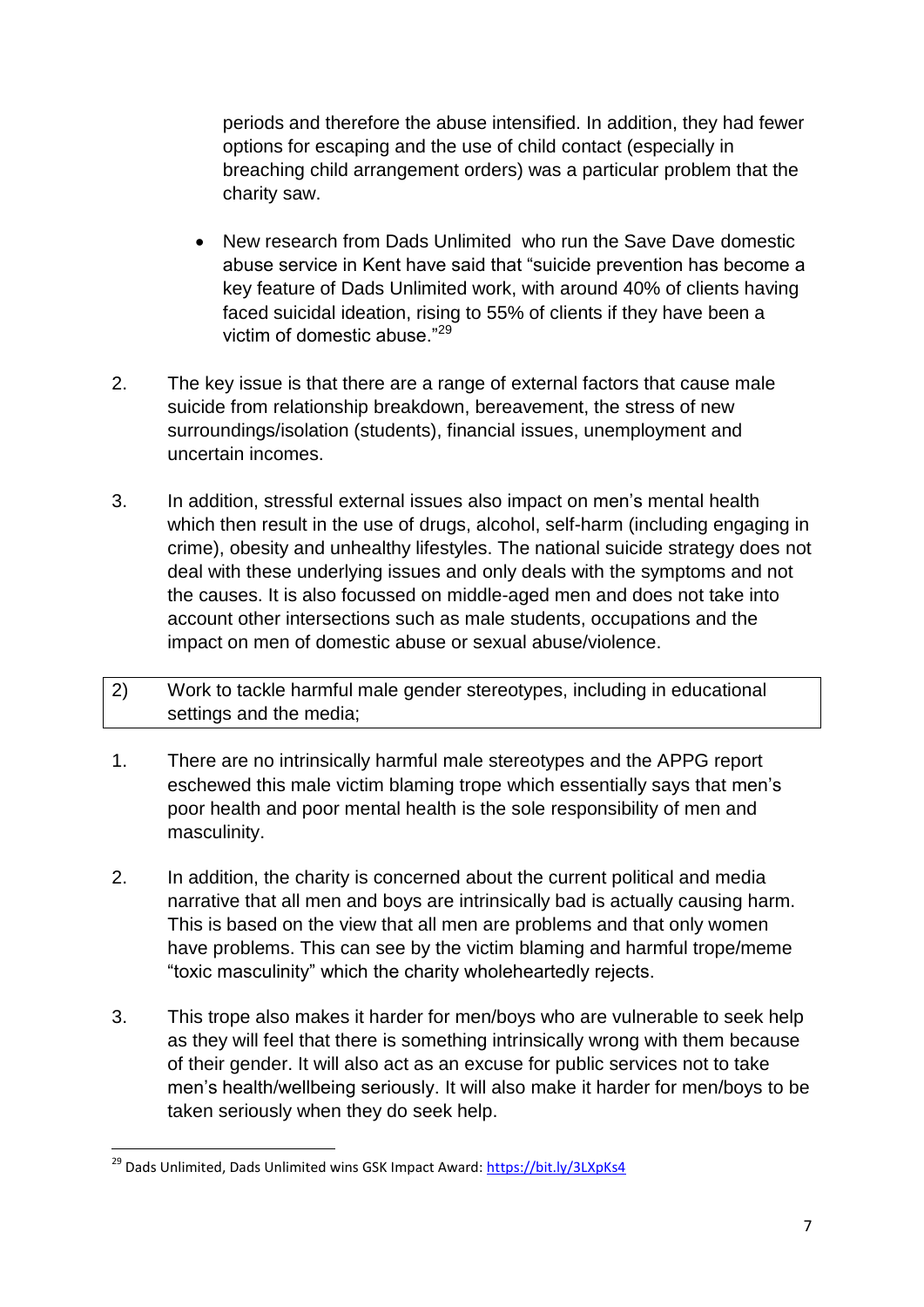- 4. This can be clearly seen with respect to Covid. More men died of Covid than women in the UK and the gap even higher for working age men (see Statistic 4 above). Despite this, the media, political and health sector narrative has overwhelmingly focussed on women whose health and wellbeing suffered. This got to the point where even the ONS bizarrely said this in its Covid report<sup>30</sup> last year that "*While more men died from COVID-19, women's wellbeing was more negatively affected than men's during the first year of the pandemic."* How can women's wellbeing be more affected when more men are dead – nothing more affects wellbeing than death!
- 5. Lastly, these tropes act as additional barrier for male teenagers who are victims of partner abuse from female teenagers, if all the responsibility for healthy relationship rests on the shoulders of men.
- 6. The question for ministers should be what are they doing to ensure that mental health and health services in general are male friendly and that they increase usage? It is primarily their responsibility.
- 3) Consideration of a new National Men's Health Strategy, like those implemented in the Republic of Ireland and Australia;
- 1. The charity fully endorses the reports and campaigns of the Men's Health Forum and the APPG on Men and Boys' issues with regard to their respective reports and campaigns for a men's health strategy. This included hearing evidence from those involved in the Irish, Australian and WHO (Europe) men's health strategies.
- 2. The Committee should ask Ministers if they have actually looked at these international men's health strategies and see what they can learn from them that can be applied in the UK. If they haven't, why have they not?
- 3. There are a range of recommendations that the Committee should question the Minsters on. The APPG report has been sent to the ministers, so a further question could be whether they have considered them or not?
- 4. We also endorse in full the speech made by Nick Flecther MP in the Westminster Hall debate on 22 March 2022.

**.** 

5. It is clear that there are a range of underlying issues that affect men's health, and often these causes can have different symptoms. As the evidence in the APPG's evidence sessions heard from Professor Alan White, that if we simply address the problems of suicide, alcoholism or obesity as separate issues, we will fail to see that they often result from similar circumstances.

 $30$  Office for national Statistics, Coronavirus (COVID-19) and the different effects on men and women in the UK, March 2020 to February 2021:<https://bit.ly/3vfj5CY>